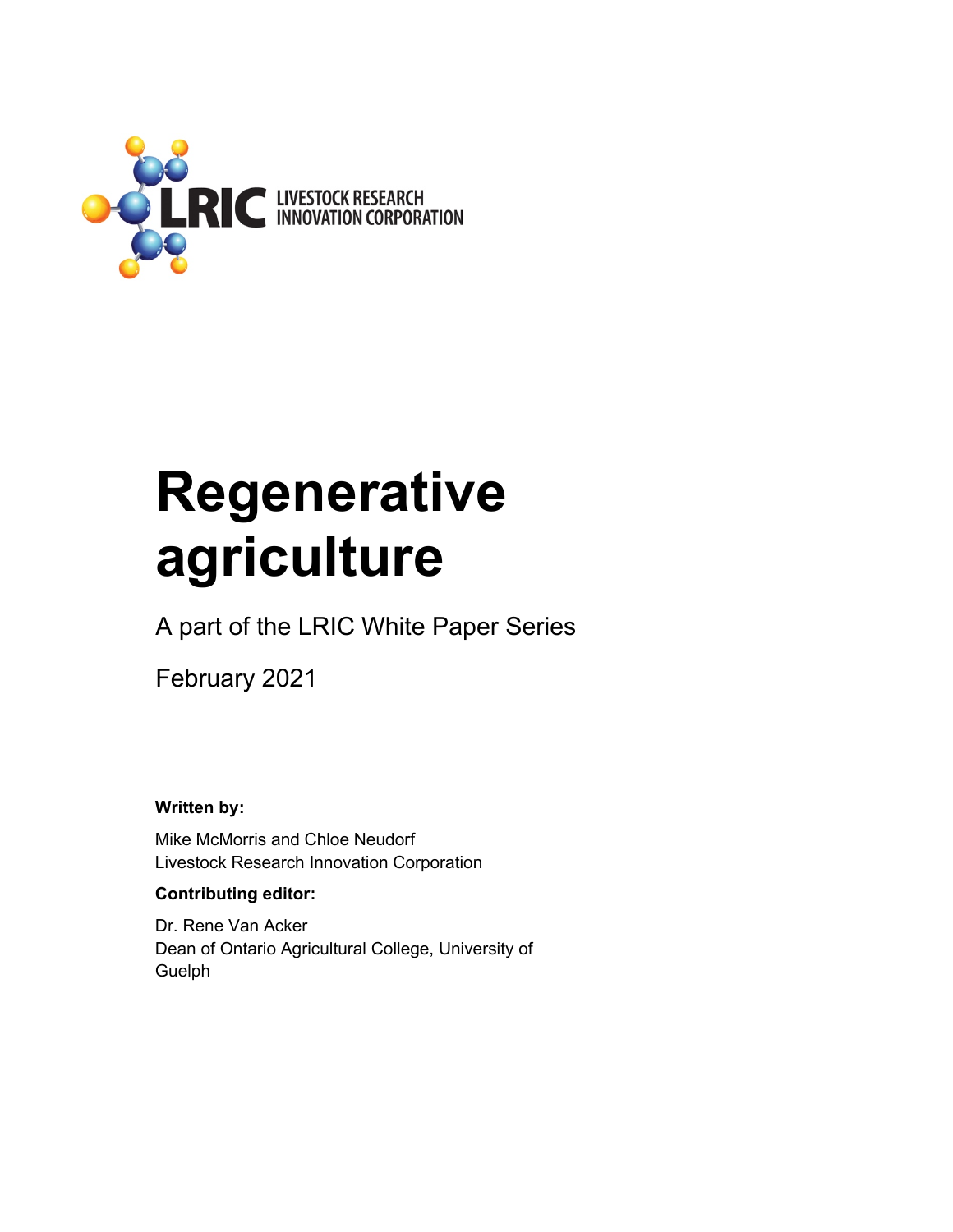

# **What is it?**

Regenerative agriculture is a set of farming and grazing practices that benefit the health of agricultural land ecosystems by revitalizing soil health through a focus on organic matter which in turn generates a domino effect of positive health and environmental effects.

# **Why it matters to the Ontario livestock industry:**

Regenerative agriculture has the capacity to increase carbon sequestration and reduce carbon dioxide levels in the atmosphere while bringing life back to depleted soils. Although actual levels are often overstated, the livestock industry is noted as a source of greenhouse gases. Regenerative practices can be used to lessen the industry's impact.



Livestock production in Ontario is generally highly visible to non-farmers. As such, it is open to comment and criticism from citizens with varying levels of understanding, often garnered from headlines. Ontario livestock farmers must ensure that they are running their business in a way that is good for their bottom line, for the future of their land and to maintain public trust.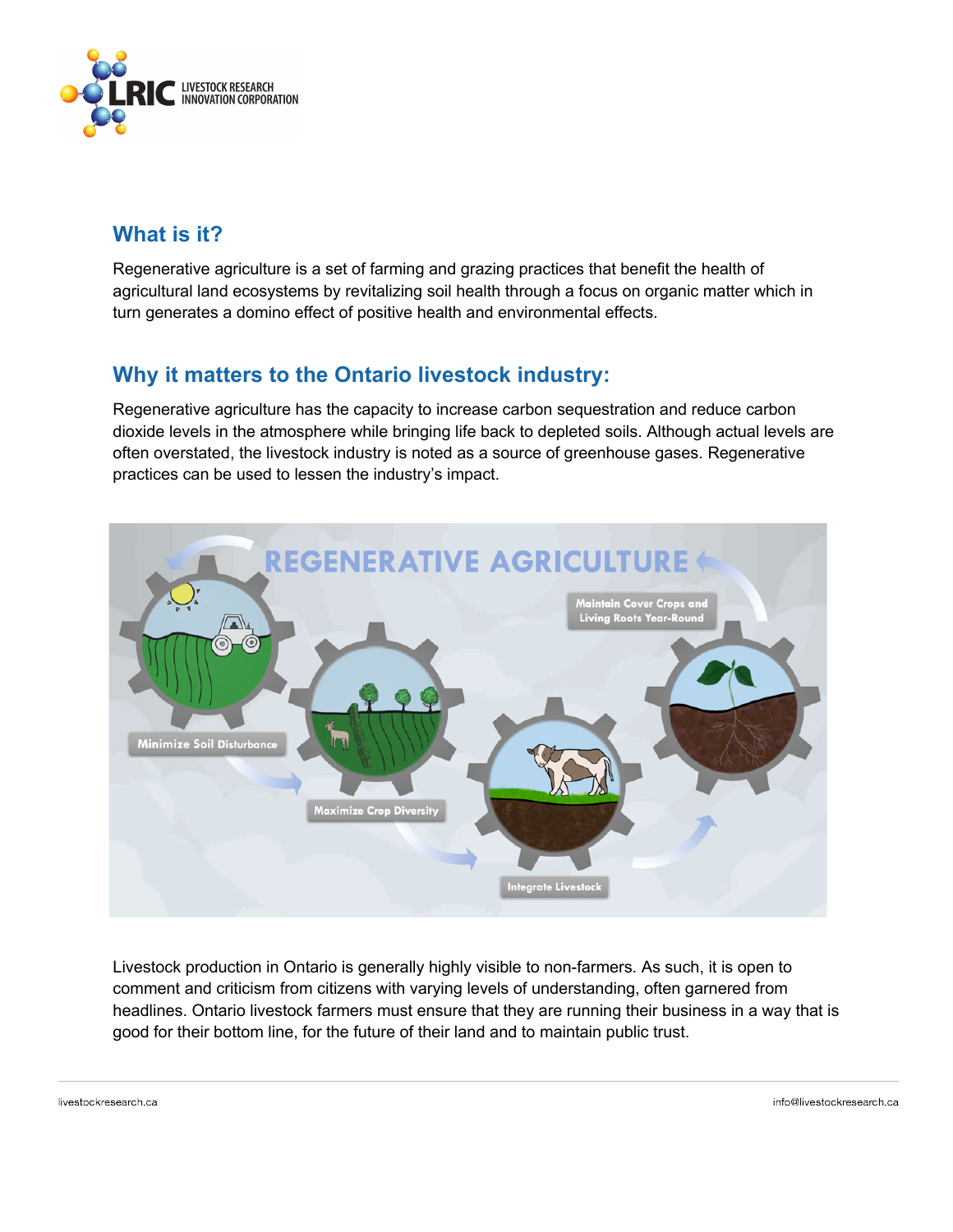

With recent global emission reports, there is a sense of urgency to modify farming practices. In 2018, global greenhouse gas emissions approached dangerous levels indicating that a seven percent reduction is needed every year until 2028 to limit global warming to more than 1.5 degrees Celsius (IPCC Climate Change and Land, 2020 & Moyer et al., 2020). Soil degradation and loss of soil carbon to the atmosphere is believed to be a large contributor to greenhouse gas emissions particularly in the livestock industry (Moyer et. al, 2020).

Increasing the adoption of regenerative agricultural practices could mitigate this challenge at minimal cost to farmers and it would provide tremendous benefits to society. Pending the development of cap and trade markets, along with supportive policies, regenerative agriculture could present an opportunity for farmers to be paid for carbon capture and sequestration.

The first step to regenerative agriculture is a refocusing on the land used for raising livestock. Too often soil health is not considered as a measure of success on the farm. A key to successful regenerative agriculture is patience. Practices such as reduced and no-tillage cropping and rotational grazing may take years to yield improvements to soil organic matter (LaCanne & Lundgren, 2018).

Regenerative agriculture also works to close the nutrient loops in food production systems. Manure or compost is used for fertilizer, and healthy soil improves water retention which subsequently reduces drought severity and improves the water cycle through healthy soil, roots, and increased diversity (Moyer et. al, 2020). Regenerative agriculture is important for the livestock industry as adapting to these changes would prevent the exhaustion of farmland with implementation of livestock for grazing (Masters, 2019). The adoption of regenerative agricultural practices can be challenging. It includes short term costs for farmers and at its core, regenerative agriculture requires diversified and integrated farming systems.

Farm system evolution and farm markets over the past five decades have encouraged specialized farms that make the adoption of regenerative practices difficult. Farmers interested in regenerative agriculture will need to develop individualized plans and must be dedicated to regenerative agriculture. To ensure success more education and training can be made available and incentives made accessible.

# **History of regenerative agriculture:**

- Organic matter was first recognized as a critical element in plant nutrition in the 1500s. In 1761 Johann Wallerius stated that humus was the essential nutritive element of plants (Waksman, 1938).
- In the 1760's the industrial revolution began, and had a large impact on agriculture as technological advances sparked great improvement in farm production. Profitability within the industries increased and the way people farmed completely changed. These improvements unfortunately led to overuse of resources and depletion of environmental health (Creamer et. al, 2003).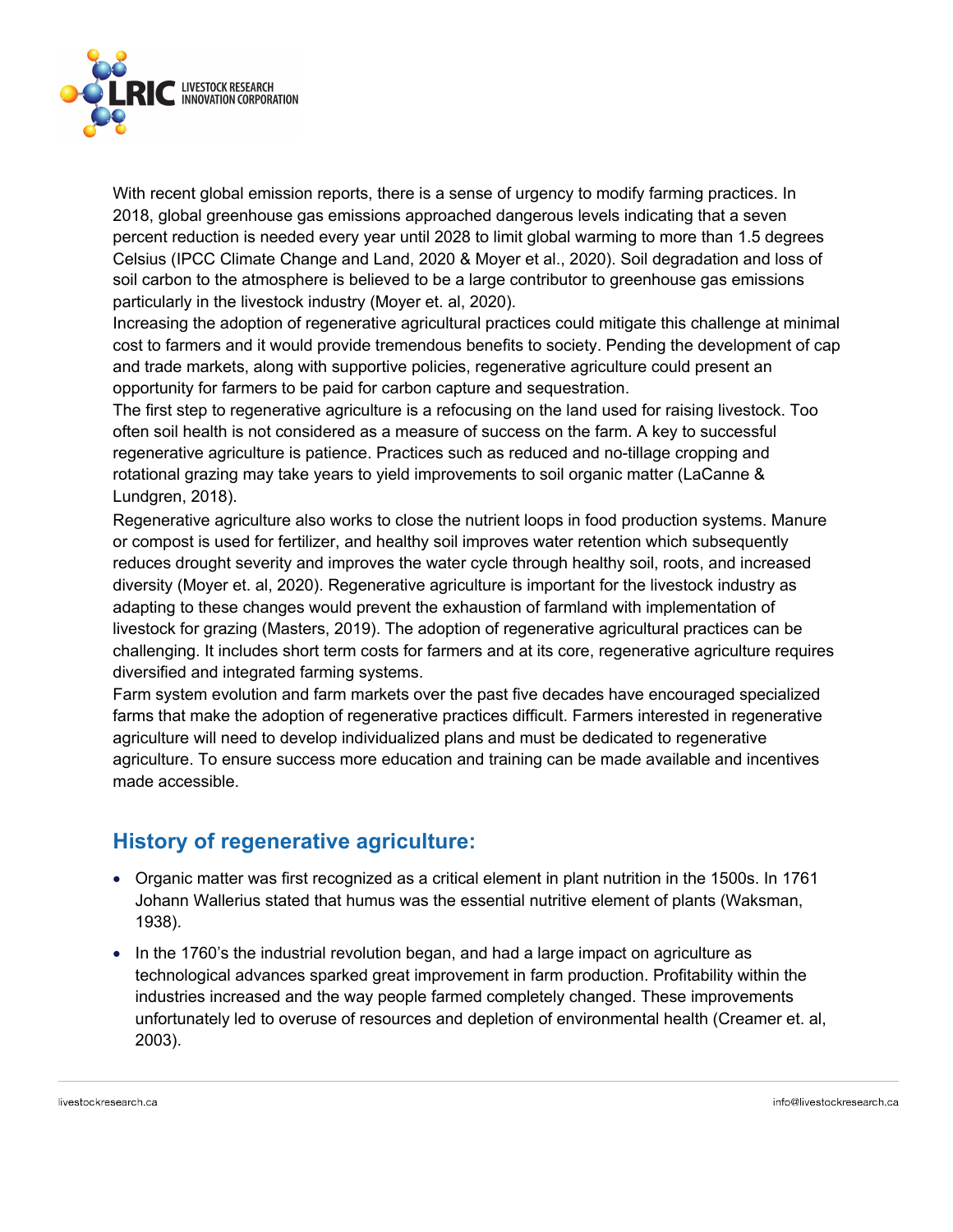

- Around 1840, German scientist Justus von Liebig's theories on fertilizer and N-P-K in relation to plant nutrition simplified fertilization by adding chemical compounds as alternatives to manure (Korcak, 1992). Entering the 1900s, there were concerns about simplifying farming systems by relying on chemical fertilizers rather than manure (Barton, 2001).
- In the early 1900s, F.H. King and Sir Albert Howard focused on the positive relationship between soil health, plant health, animal health and human health (Korcak, 1992).
- In 1962, Rachel Carson's book *Silent Spring* raised concerns about pesticide use and led to the creation of environmental agencies in the U.S and elsewhere.

# **What can livestock farmers do?**

#### **Regenerative agriculture practices** • No-till • Diversified cropping systems o Cover crops o Crop rotation o Addition of perennial crops • Planned pasture and rotational grazing • Biochar (soil ameliorant) • Composting • Agroecology and agroforestry (incorporating ecological practices and the conservation of trees in agriculture) • Silvopasture (integration of trees, forage and grazing) • Integration between crop and animal production **Benefits** • Improvement in arable top soil • Restore organic matter into soil and crops over time • Improvement of the water cycle • Increased nutrients in food through soil wealth • Increased production and income with good management • Increased soil carbon storage, release 40% fewer carbon emissions • Reduced likelihood of floods and droughts, yield more in times of drought up to 40% • Increased biodiversity • Prevents pests and disease • Use 45% less energy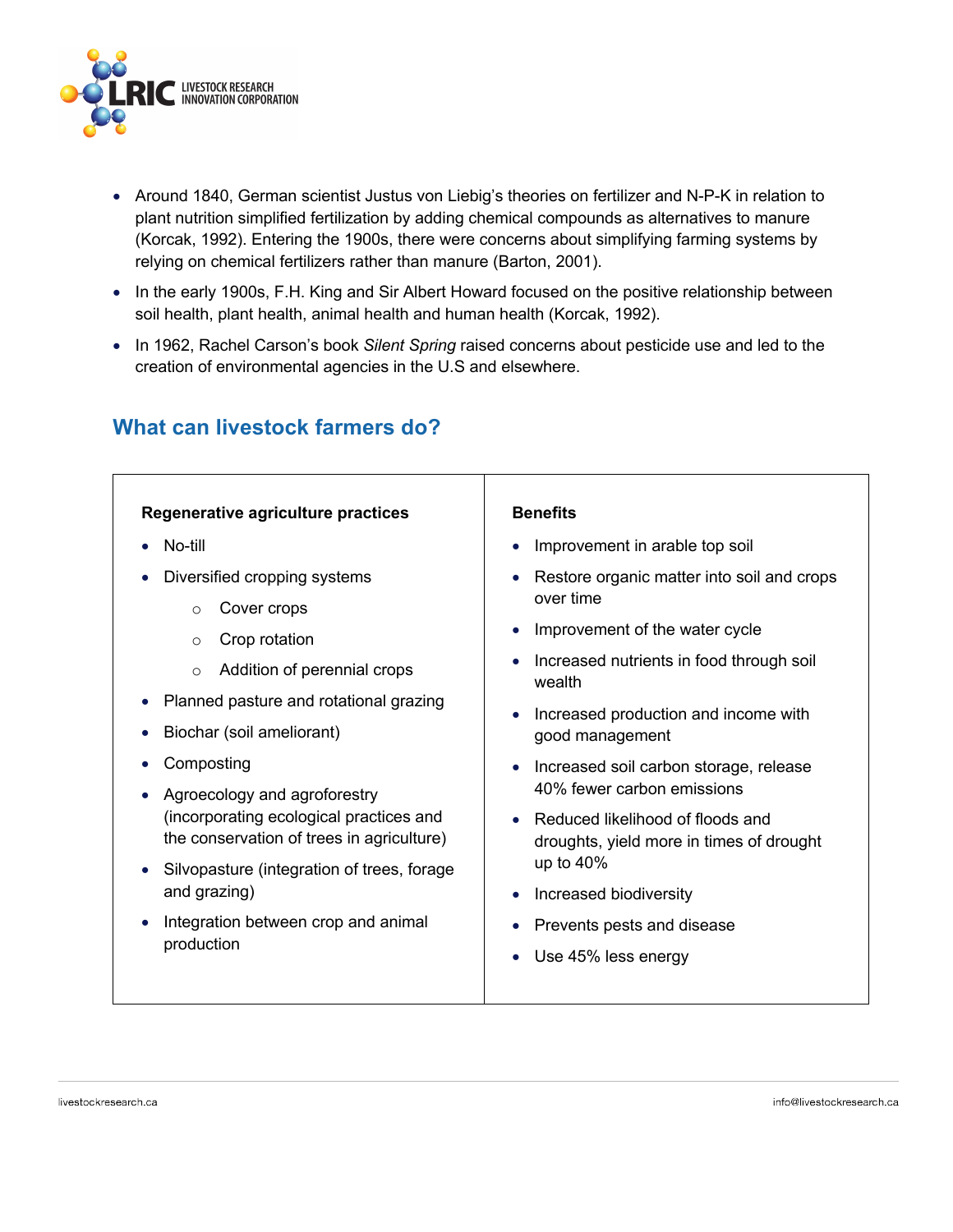

### **Market pull**

Change is often driven by market forces. One such emerging market force is One Planet Business for Biodiversity (OP2B), a cross-sectorial business coalition focused on regenerative agriculture, new product portfolios for biodiverse diets, and protecting natural ecosystems. Currently, 21 companies are members, including Loblaw Companies, McCain, Walmart and Nestle. Companies such as these aim to meet changing consumers expectations. Today's consumers have a growing interest in their food and the environment.

## **Research gaps**

Research in the area of regenerative agriculture is long term and costly. To meet the needs of farmers considering change, research must operate at a whole systems level.

### **Innovation gaps**

Farmers consider change in light of their own business and personal situations. Regenerative agriculture can include a number of actions, and the costs and benefits, as well as advice on "how to" are needed.

# **Cultural change**

Decades of modernization of farming that have focused on specialization, veered away from diversity and integration and have created a cultural vacuum related to the acceptance of the philosophy of regenerative agriculture and a general farming community championship of the fundamental principles. Research has shown that the most important factor in the adoption of new farming practices is the farmers personal desire, based on personal conviction, to adopt the practice, and this is even more influential than incentives (Nazarko et al. 2004).

### **For more information**

- 1. Dr. Rene Van Acker, Dean of Ontario Agricultural College, University of Guelph
- 2. Please contact LRIC at info@livestockresearch.ca or 519-766-5464.